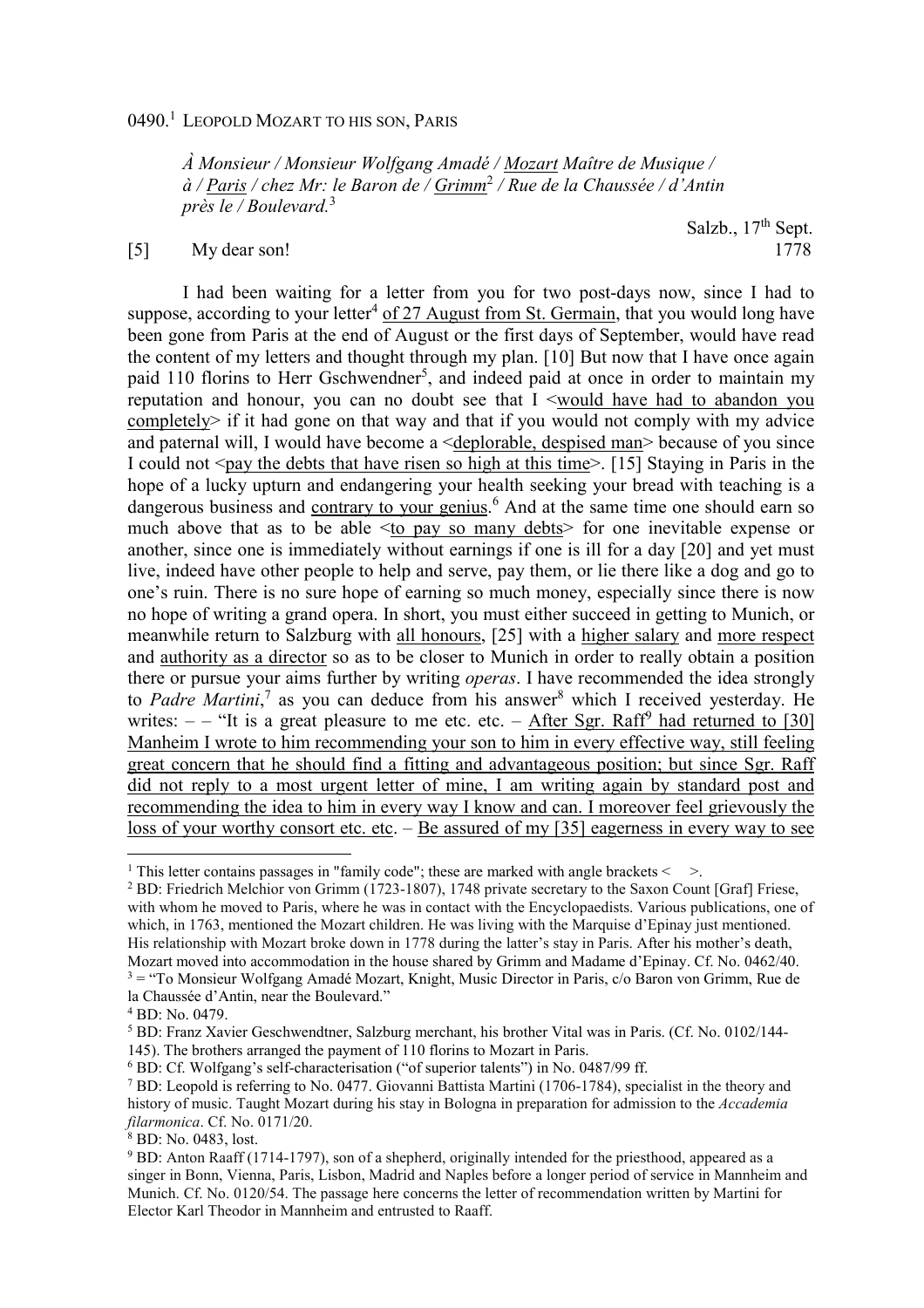you consoled, and I hope to God that you will obtain peace from Him. etc. Bologna, 6<sup>th</sup> September."<sup>10</sup> So you see that I am applying all means  $|$ : if possible : to bring you to Munich; I have explained everything else to you so clearly and veraciously in my previous letters and shown you plainly that, with sound sense and not otherwise, you will find my plan most necessary  $[40]$  <regarding the payment of our debts> and indispensable to all your distant prospects. Of what you write about the people where you are living something of the kind is already known to me, as you will notice that from my letter of 13th Aug., and this will no doubt quickly bring you to the decision to leave Paris soon [45] and to make use of what is still the godd time of year. <for if in the end I have to pay all the money for board, – how> could you stay in Paris any longer? This is why I wrote to you, so that you should write to me at once saying what you owe and to whom, and still I do not have an answer. – I wrote that you should pack your blessed mother's things well and put everything you do not need in with them [50] and send it off as soon as possible. – I hope every day for an answer on this, and that it has been done. You went on your trip to *St. Germain*<sup>11</sup> at just the wrong time, as all these letters for you arrived in Paris one by one. *Baron von Grimm*<sup>12</sup> has offered<sup>13</sup> to get you to Strasbourg if the idea here should come to realisation, only I should arrange a letter of credit for Strassburg for you. [55] Everything has been agreed here, as I have already told you. Accordingly I herewith enclose a little note for you so you can make yourself known to Herr Johann Georg Scherz<sup>14</sup> in Strasburg, who will receive by post the *aviso*<sup>15</sup> to arrange to convey you to Augspurg<sup>16</sup> by post-coach or other inexpensive means, to provide you with money as far as Augsp. at any rate, [60] and to be at your side in all matters. In Augspurg, as you know quite well, you must go straight to the monastery at Holy Cross.  $-$  N.B. If you wanted to stop over in Donaueschingen, $17$  you would have to stay there until the post-coach comes again, and then the question would be whether the post-coach might already be occupied?  $-$  [65] It all depends on circumstances and precise information. – Perhaps the Prince<sup>18</sup> is there, and perhaps not? – – You must look after the *aviso* enclosed here very carefully so that it does not get lost, otherwise someone else who finds it could make use of it and bring misfortune on us. You must write out the name Scherz etc. separately or memorise it, and if you should have the misfortune to lose the note, you must write to this Herr Joh. Georg Scherz to say the note has been lost and is consequently |: if it is presented :| invalid, and on your arrival you can then legally show that you are the person alone by your handwriting. – I have

 $\overline{a}$ 

<sup>&</sup>lt;sup>10</sup> "Ho piacer grande etc: etc: – Ritornato a Manheim il [30] Sgr Raff le ho scritto raccomandandole con tutta l'efficacia il di lei figlio, avendo ancor io grande premura che sia collocato decorosamente e vantagiosamente; ma perche il Sgr. Raff non rispose a una mia di somma premura, repplico in quest'ordinario, e le racomando l'affare quanto mai so è posso. Sento poi con ramarico la perdita sua degna Consorte etc: etc: – s'assicuri che ho [35] tutta la premura possibile perche ella venga consolata, e spero in Dio che obterra il di lui contento etc: Bologna 6 settembre."

<sup>&</sup>lt;sup>11</sup> BD: No. 0483, lost.

<sup>&</sup>lt;sup>12</sup> Friedrich Melchior von Grimm (1723-1807), 1748 private secretary to the Saxon Count [Graf] Friese, with whom he moved to Paris, where he was in contact with the Encyclopaedists. Various publications, one of which, in 1763, mentioned the Mozart children. He was living with the Marquise d'Epinay just mentioned. His relationship with Mozart broke down in 1778 during the latter's stay in Paris. After his mother's death, Mozart moved into accommodation in the house shared by Grimm and Madame d'Epinay. Cf. lines 97; No. 0462/40.

<sup>13</sup> BD: Presumably in No. 0486; cf. No. 0491/11-12, 22; No. 049/14 ff.

<sup>&</sup>lt;sup>14</sup> BD: Strasbourg correspondent for the Salzburg mercantile firm Haffner.

 $15 =$  "Notification". BD: Legitimation for Wolfgang.

<sup>&</sup>lt;sup>16</sup> Augsburg. Wolfgang stopped there for some time on the outward leg of the journey, had numerous contacts in the monastery Heiligkreuz (Holy Cross) mentioned in the next lines.

<sup>17</sup> BD: Cf. No. 0485/61-62.

<sup>&</sup>lt;sup>18</sup> "Fürst". BD: Leopold had suggested that Wolfgang present himself to the Prince [Fürst] von Fürstenberg, cf. No. 0485/61-62.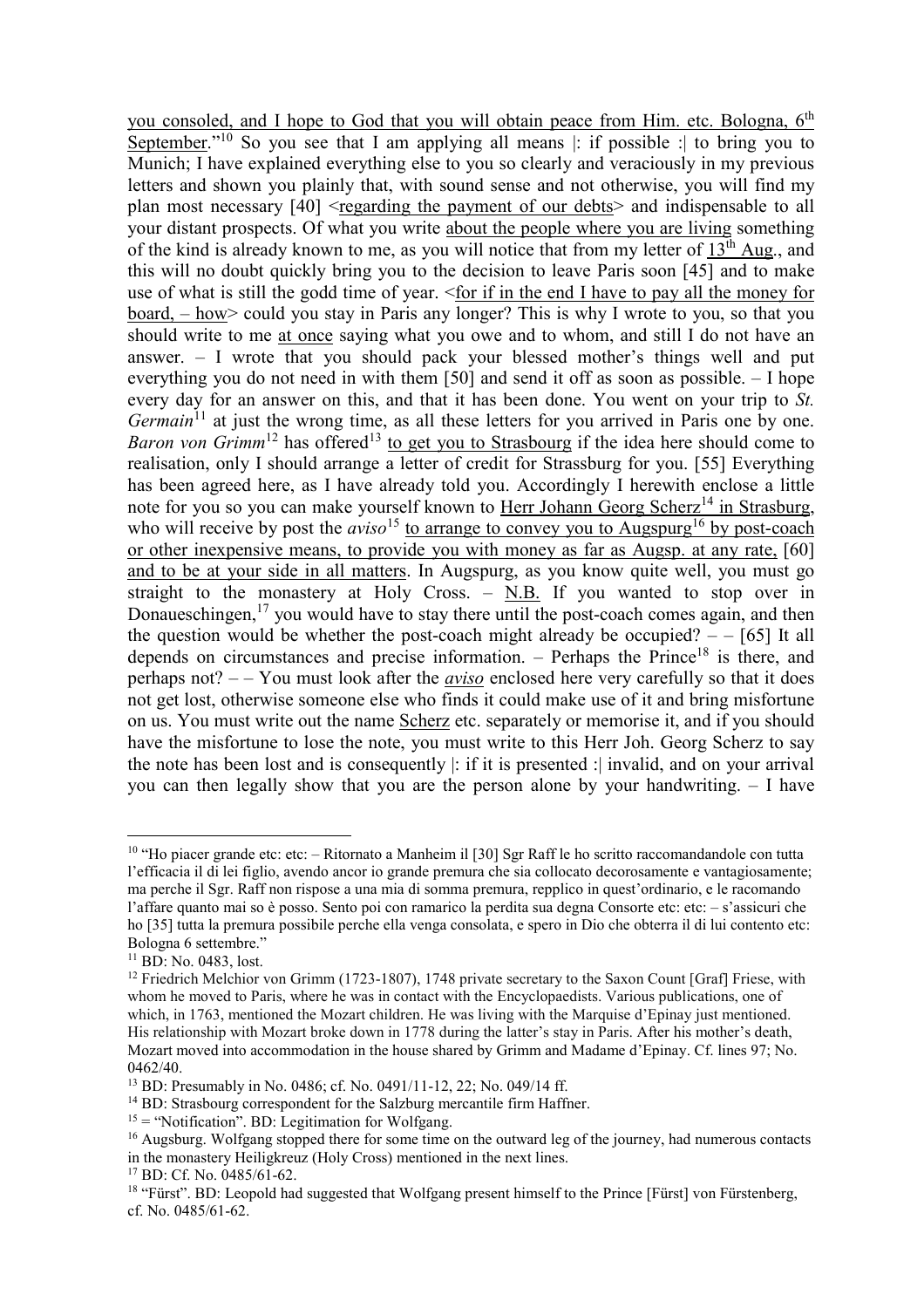changed my opinion<sup>19</sup> regarding what you should do in Munich, [75] namely you should and must never say that you wish to enter service in Salzburg, but that the reason why you are going to Salzburg is that your father is always ill and he would like to see you. – In short! I hope I will already have an answer from you to my previous letters before you receive this letter. I wrote to *Msr. Raff* myself with the last post and, for the sake of security, will enclose it with a letter to *Becke*<sup>20</sup> to be handed over on *Raff's* arrival. [80] I recommended the matter to Herr Raff most emphatically and asked him to write telling me the truth, sincerely and without any beating about the bush, as to whether there is a glimmer of hope at the moment or not. Do you know that Count Seeau<sup>21</sup> lodged<sup>22</sup> with Wendling<sup>23</sup> in Manheim? The talk will have turned to you a number of times. In brief! [85] One must be in the closer vicinity if one wants to negotiate anything, you cannot make your way in Paris except if you have permanent lodgings and free board and necessities free of charge. If Herr von Grimm leaves on another journey, you must leave your lodgings; – if *Md:me D'Epinay's*<sup>24</sup> health deteriorates, it will not be easy for him to keep you with him any longer. [90] If you had to provide for everything, you would be worried day and night and would have to run around till you dropped, and yet hardly be able to keep yourself, let alone save anything, since you are easily deceived.  $-$  I cannot even allow myself to  $[\text{think}]^{25}$ about illness – otherwise I will die of worry. *Par Dieu*! <sup>26</sup> Would we not be better placed, the 3 of us, with 12 or 1300 florins per annum than someone in Munich with his family, [95] which is larger, who has  $2000$  florins?  $-$  Is it not quite astonishingly cheaper living here? – We will soon finish paying off our debts, and Herr Bullinger<sup>27</sup> is also willingly at our service if we need money for a journey to Italy; and you should certainly not lack anything, you can |: if you wish :| look after your money yourself; [100] it will not be as previously, when we had to turn over every kreuzer<sup>28</sup> ten times and examine it. Yesterday was the first time that I was at the grand concert at court as *music director*. <sup>29</sup> Now the concerts finish at quarter past eight. Yesterday it started at 7 o'clock, and as I left it chimed quarter past 8, thus 5 quarters of an hour. Usually only 4 pieces are played. A *symphony*. An *aria*. A *symphony* or *concerto*. [105] Then an *aria* and, with that, *addio*! Everyone

Her husband was the eldest son of the tax farmer de la Live de Bellegarde.

 $\overline{a}$ 

 $28$  60 kreuzers = 1 florin.

<sup>19</sup> BD: Cf. Leopold's initial plan in No. 0482/53 ff.

<sup>20</sup> BD: Johann Baptist Becké (1743-1817), flautist in the court music in Munich, kept the Mozarts informed about developments there. Played in the music for the Archduke mentioned in note on No. 0333/6.

<sup>&</sup>lt;sup>21</sup> "graf Seeau". BD: Josef Anton, Count [Graf] Seeau († 1799), from 1753 supervisor of the Palace Theatre [Residenztheater] in Munich. One of his relatives, Ferdinand, Count [Graf] Seeau, († 1768) was Senior Stable Master [Oberstallmeister] in Salzburg.

<sup>&</sup>lt;sup>22</sup> BD: Probably in connection with the transfer of most of the court's musical activities from Mannheim to Munich.

Her husband was the eldest son of the tax farmer de la Live de Bellegarde.

<sup>&</sup>lt;sup>23</sup> BD: The flautist Johann Baptist Wendling (1723-1797); his brother was the violinist Franz Anton Wendling (1729-1786). For the various members of the family Mozart wrote KV 487a (295a), KV 307 (284d) and perhaps KV 368; he also wrote an instrumentation of a flute concerto by J.B. Wendling.

<sup>&</sup>lt;sup>24</sup> BD: Louise-Florence-Pétronille Tardieu d'Esclavelles, Marquise d'Epinay (1726-1783), divorced since 1749. Hostess to such figures as J.J. Rousseau, Grimm (see above; she had a liaison with him 1755-1778), Diderot. Visited Voltaire. Author and collaborator in Grimm's *Correspondance littéraire*.

<sup>&</sup>lt;sup>25</sup> BD: Word missing.

 $26 =$  "By God".

<sup>&</sup>lt;sup>27</sup> BD: Bullinger had forwarded 300 florins for the journey to Paris (cf. 0375/70-71). Abbé Franz Joseph Johann Nepomuk Bullinger (1744-1810), Jesuit, private tutor, friend of the Mozart family in Salzburg, where he seems to have arrived between 1774 and 1776. House tutor to Count [Graf] Leopold Ferdinand Arco, later to Count [Graf] Sigmund ("Sigerl") Lodron. Amateur viola player. Mozart called him "his best of all friends" (cf. Nos. 0331/5; 0459/1).

<sup>29</sup> "Commendant". BD: Cf. No. 0482/69-70.